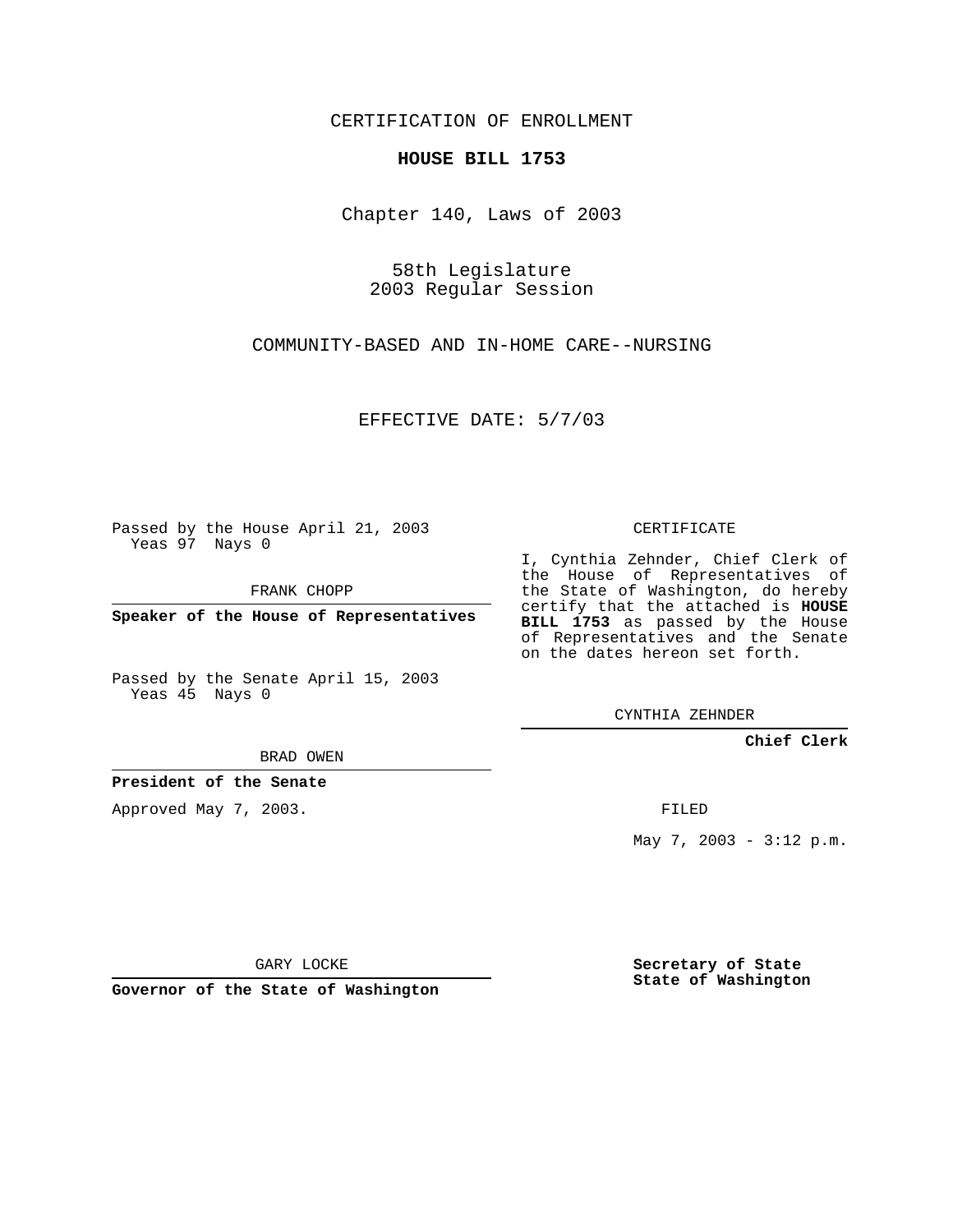## **HOUSE BILL 1753** \_\_\_\_\_\_\_\_\_\_\_\_\_\_\_\_\_\_\_\_\_\_\_\_\_\_\_\_\_\_\_\_\_\_\_\_\_\_\_\_\_\_\_\_\_

\_\_\_\_\_\_\_\_\_\_\_\_\_\_\_\_\_\_\_\_\_\_\_\_\_\_\_\_\_\_\_\_\_\_\_\_\_\_\_\_\_\_\_\_\_

## AS AMENDED BY THE SENATE

Passed Legislature - 2003 Regular Session

## **State of Washington 58th Legislature 2003 Regular Session**

**By** Representatives Cody, Pflug, Skinner, Clibborn, Morrell, Benson and Edwards; by request of Department of Social and Health Services and Department of Health

Read first time 02/07/2003. Referred to Committee on Health Care.

 AN ACT Relating to nursing practices in community-based and in-home care; amending RCW 18.79.040, 18.79.260, 18.88A.140, 18.88A.200, 18.88A.210, 18.88A.230, 70.127.010, 70.127.040, 70.127.120, 70.127.170, 69.41.010, and 69.41.085; and declaring an emergency.

5 BE IT ENACTED BY THE LEGISLATURE OF THE STATE OF WASHINGTON:

 6 **Sec. 1.** RCW 18.79.040 and 1995 1st sp.s. c 18 s 50 are each 7 amended to read as follows:

 (1) "Registered nursing practice" means the performance of acts requiring substantial specialized knowledge, judgment, and skill based on the principles of the biological, physiological, behavioral, and sociological sciences in either:

12 (a) The observation, assessment, diagnosis, care or counsel, and 13 health teaching of ((the ill, injured, or infirm)) individuals with 14 illnesses, injuries, or disabilities, or in the maintenance of health 15 or prevention of illness of others;

16 (b) The performance of such additional acts requiring education and 17 training and that are recognized by the medical and nursing professions 18 as proper and recognized by the commission to be performed by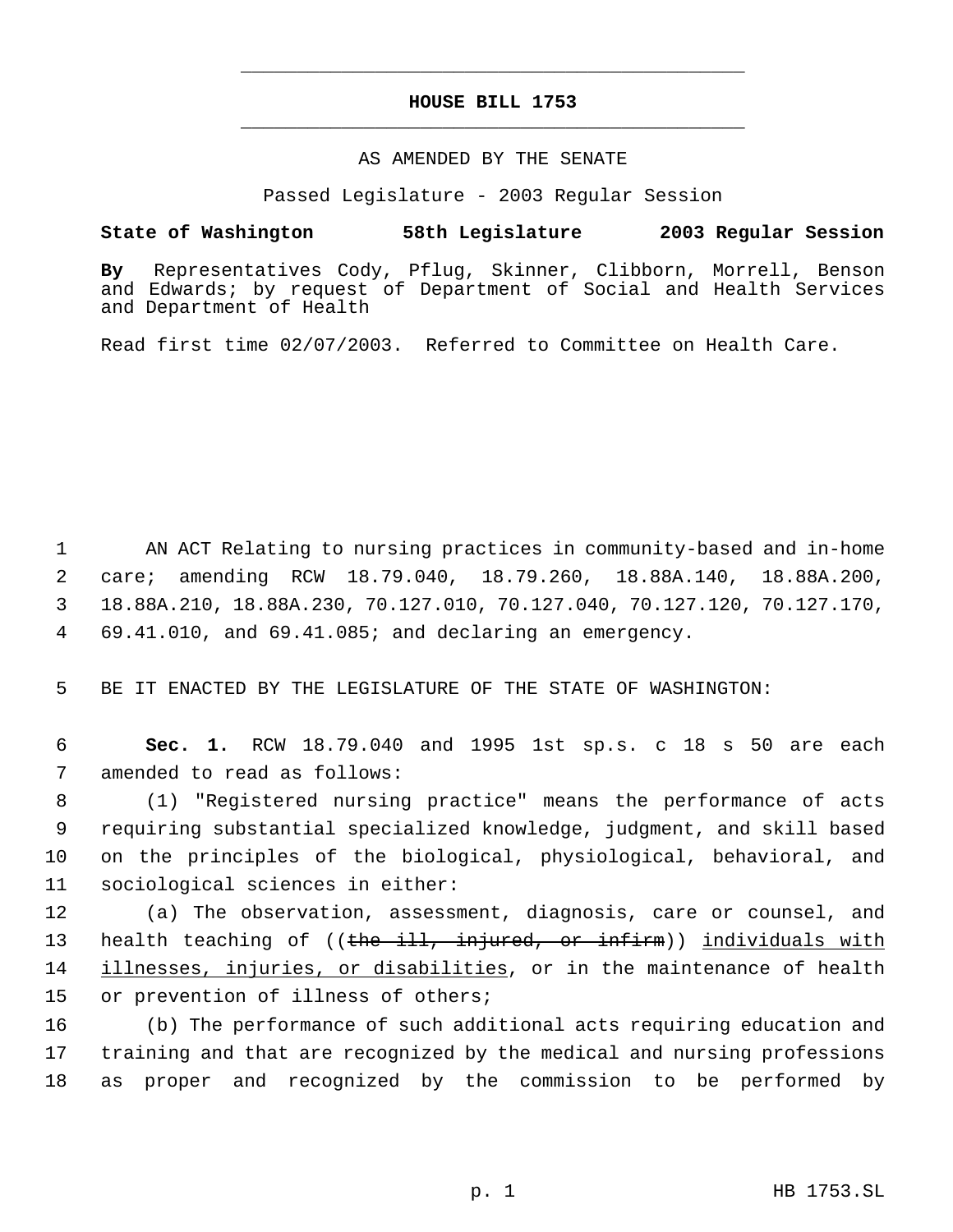registered nurses licensed under this chapter and that are authorized 2 by the commission through its rules;

 (c) The administration, supervision, delegation, and evaluation of nursing practice. However, nothing in this subsection affects the 5 authority of a hospital, hospital district, in-home service agency, community-based care setting, medical clinic, or office, concerning its administration and supervision;

8 (d) The teaching of nursing;

 (e) The executing of medical regimen as prescribed by a licensed physician and surgeon, dentist, osteopathic physician and surgeon, podiatric physician and surgeon, physician assistant, osteopathic physician assistant, or advanced registered nurse practitioner.

 (2) Nothing in this section prohibits a person from practicing a profession for which a license has been issued under the laws of this state or specifically authorized by any other law of the state of Washington.

 (3) This section does not prohibit (a) the nursing care of the sick, without compensation, by an unlicensed person who does not hold himself or herself out to be a registered nurse, (b) the practice of licensed practical nursing by a licensed practical nurse, or (c) the practice of a nursing assistant, providing delegated nursing tasks under chapter 18.88A RCW.

 **Sec. 2.** RCW 18.79.260 and 2000 c 95 s 3 are each amended to read as follows:

 (1) A registered nurse under his or her license may perform for 26 compensation nursing care, as that term is usually understood, (( $\theta$ f the 27 ill, injured, or infirm)) to individuals with illnesses, injuries, or disabilities.

 (2) A registered nurse may, at or under the general direction of a licensed physician and surgeon, dentist, osteopathic physician and surgeon, naturopathic physician, podiatric physician and surgeon, physician assistant, osteopathic physician assistant, or advanced registered nurse practitioner acting within the scope of his or her license, administer medications, treatments, tests, and inoculations, whether or not the severing or penetrating of tissues is involved and whether or not a degree of independent judgment and skill is required.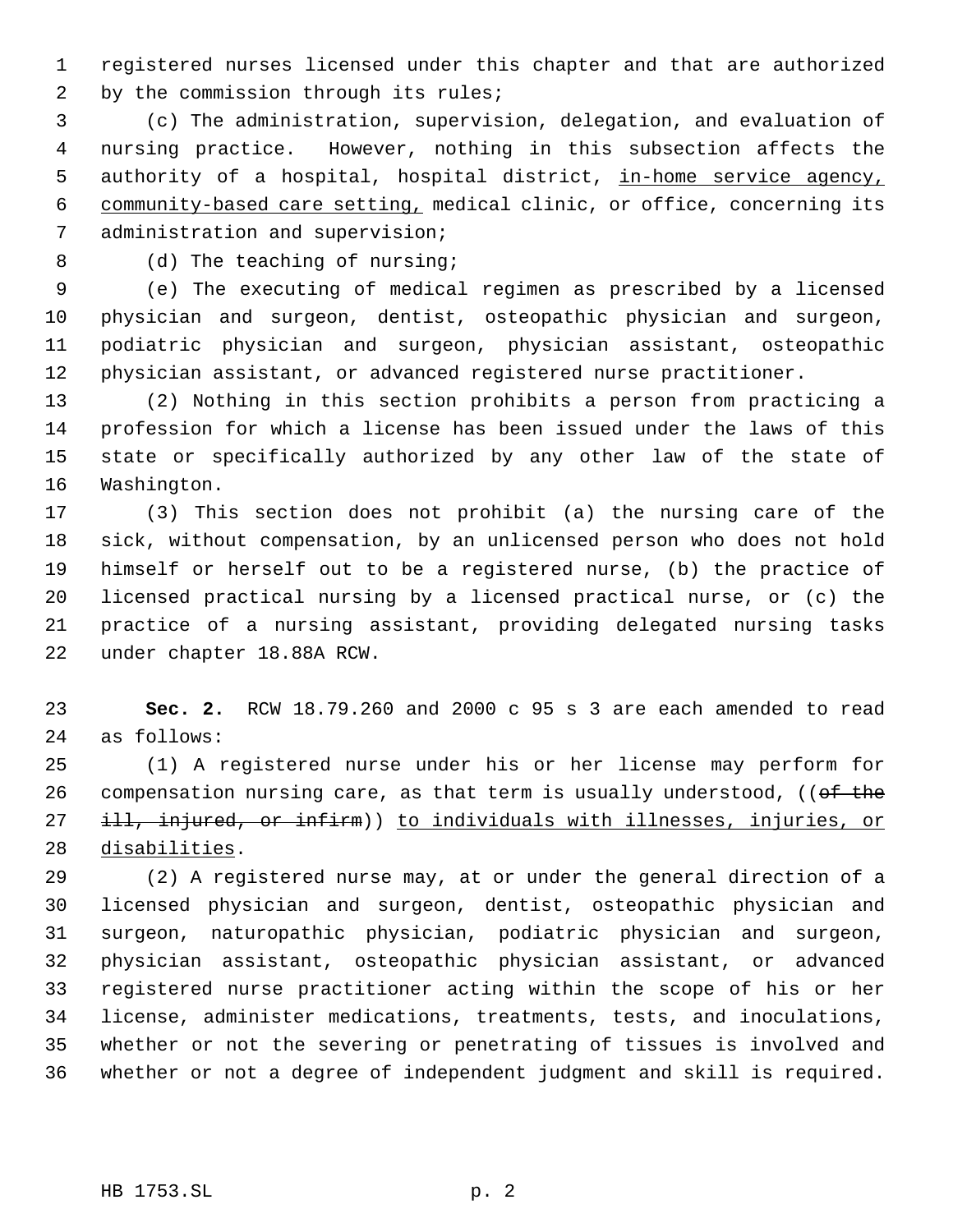Such direction must be for acts which are within the scope of registered nursing practice.

 (3) A registered nurse may delegate tasks of nursing care to other individuals where the registered nurse determines that it is in the best interest of the patient.

(a) The delegating nurse shall:

 (i) Determine the competency of the individual to perform the tasks;

(ii) Evaluate the appropriateness of the delegation;

 (iii) Supervise the actions of the person performing the delegated task; and

 (iv) Delegate only those tasks that are within the registered nurse's scope of practice.

 (b) A registered nurse, working for a home health or hospice agency 15 regulated under chapter 70.127 RCW, may delegate the application, instillation, or insertion of medications to a registered or certified 17 nursing assistant under a plan of care.

 (c) Except as authorized in (b) or (e) of this subsection, a 19 registered nurse may not delegate the administration of medications. Except as authorized in (e) of this subsection, a registered nurse may 21 not delegate acts requiring substantial skill, ((the administration of 22 medications, or)) and may not delegate piercing or severing of tissues 23 ((except to registered or certified nursing assistants who provide care 24 to individuals in community-based care settings as authorized under (d) 25 of this subsection)). Acts that require nursing judgment shall not be delegated.

27 ( $(\langle +e \rangle)$ ) (d) No person may coerce a nurse into compromising patient safety by requiring the nurse to delegate if the nurse determines that it is inappropriate to do so. Nurses shall not be subject to any employer reprisal or disciplinary action by the nursing care quality assurance commission for refusing to delegate tasks or refusing to provide the required training for delegation if the nurse determines delegation may compromise patient safety.

34 ( $(\overline{d})$ ) (e) For delegation in community-based care settings or in-35 home care settings, a registered nurse may delegate nursing care tasks only to registered or certified nursing assistants. Simple care tasks such as blood pressure monitoring, personal care service, or other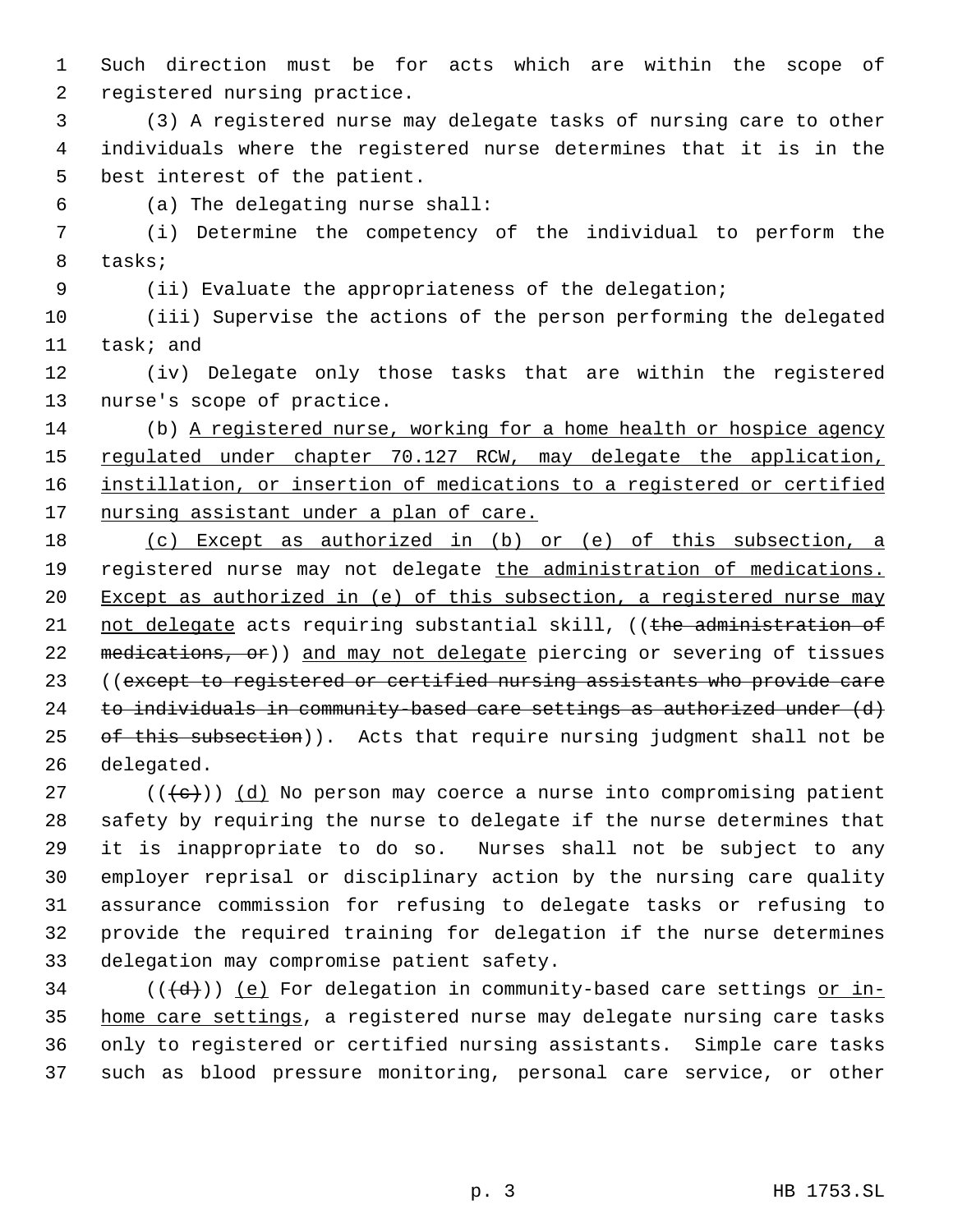tasks as defined by the nursing care quality assurance commission are exempted from this requirement.

 (i) "Community-based care settings" includes: Community residential programs for the developmentally disabled, certified by the department of social and health services under chapter 71A.12 RCW; adult family homes licensed under chapter 70.128 RCW; and boarding homes licensed under chapter 18.20 RCW. Community-based care settings do not include acute care or skilled nursing facilities.

9  $((\overleftrightarrow{t}))$  (ii) "In-home care settings" include an individual's place 10 of temporary or permanent residence, but does not include acute care or skilled nursing facilities, and does not include community-based care 12 settings as defined in (e)(i) of this subsection.

13 (iii) Delegation of nursing care tasks in community-based care 14 settings and in-home care settings is only allowed for individuals who have a stable and predictable condition. "Stable and predictable condition" means a situation in which the individual's clinical and behavioral status is known and does not require the frequent presence and evaluation of a registered nurse.

 $((\{\pm i\})$  (iv) The determination of the appropriateness of delegation of a nursing task is at the discretion of the registered nurse. However, the administration of medications by injection, sterile procedures, and central line maintenance may never be delegated.

24 ( $(\{\pm i\}\})$  (v) The registered nurse shall verify that the nursing assistant has completed the required core nurse delegation training required in chapter 18.88A RCW prior to authorizing delegation.

27 ( $(\overleftrightarrow{iv})$ ) (vi) The nurse is accountable for his or her own individual actions in the delegation process. Nurses acting within the protocols of their delegation authority are immune from liability for any action performed in the course of their delegation duties.

 $((\forall)$  On or before June 30, 2001, the nursing care quality assurance commission, in conjunction with the professional nursing organizations and the department of social and health services, shall make any needed revisions or additions to nurse delegation protocols by rule, including standards for nurses to obtain informed consent prior to the delegation of nursing care tasks.))

37 (vii) Nursing task delegation protocols are not intended to regulate the settings in which delegation may occur, but are intended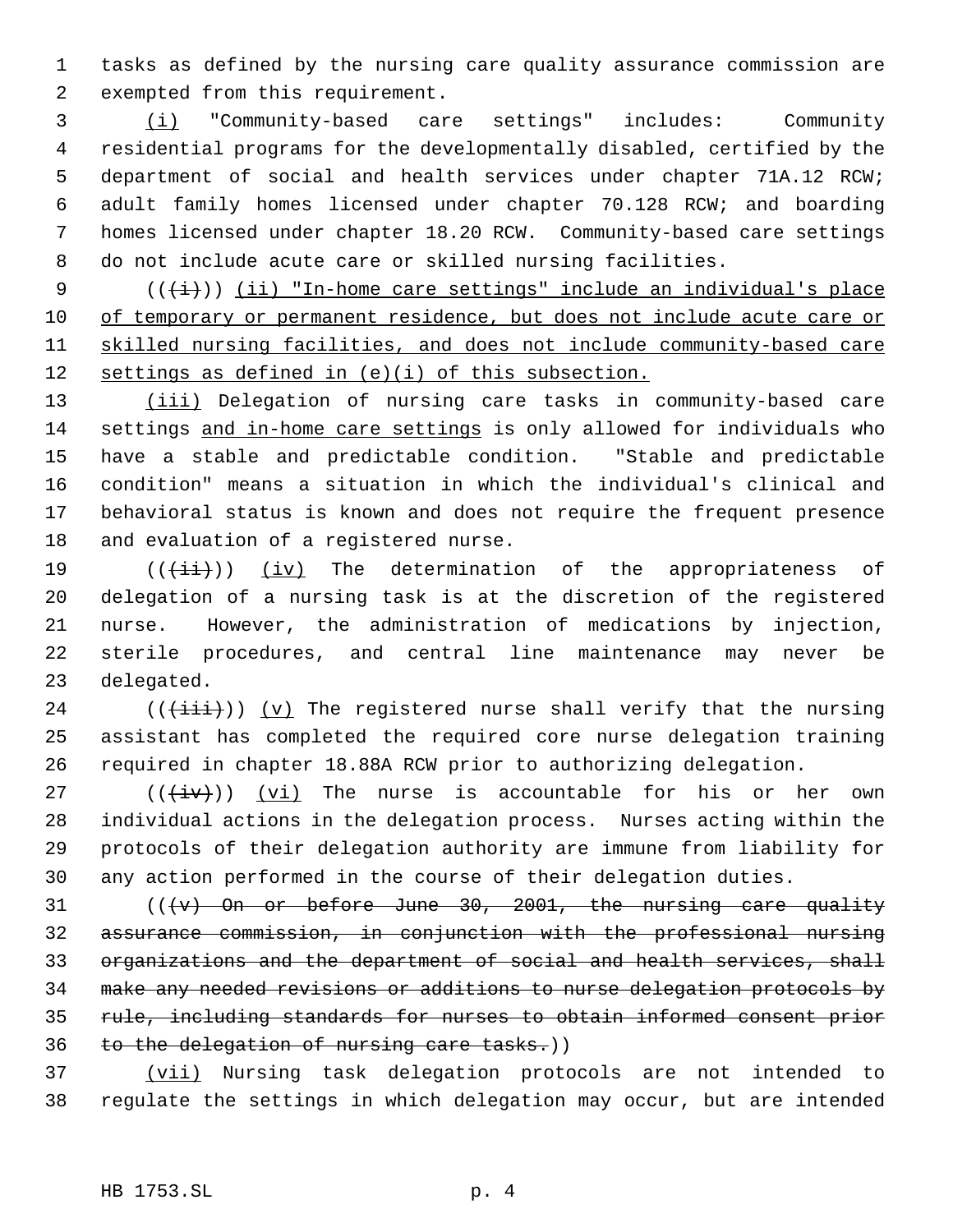to ensure that nursing care services have a consistent standard of practice upon which the public and the profession may rely, and to safeguard the authority of the nurse to make independent professional decisions regarding the delegation of a task.

5  $((\{e\}) \cup (\{f\})$  The nursing care quality assurance commission may adopt rules to implement this section.

 (4) Only a person licensed as a registered nurse may instruct nurses in technical subjects pertaining to nursing.

 (5) Only a person licensed as a registered nurse may hold herself or himself out to the public or designate herself or himself as a registered nurse.

 **Sec. 3.** RCW 18.88A.140 and 2000 c 171 s 25 are each amended to read as follows:

Nothing in this chapter may be construed to prohibit or restrict:

 (1) The practice by an individual licensed, certified, or registered under the laws of this state and performing services within 17 their authorized scope of practice;

 (2) The practice by an individual employed by the government of the United States while engaged in the performance of duties prescribed by the laws of the United States;

 (3) The practice by a person who is a regular student in an educational program approved by the secretary, and whose performance of services is pursuant to a regular course of instruction or assignments 24 from an instructor and under the general supervision of the instructor;

 (4) A nursing assistant, while employed as a personal aide as defined in RCW 74.39.007, from accepting direction from an individual 27 who is self-directing their care.

 **Sec. 4.** RCW 18.88A.200 and 1995 1st sp.s. c 18 s 45 are each amended to read as follows:

 The legislature recognizes that nurses have been successfully delegating nursing care tasks to family members and auxiliary staff for many years. The opportunity for a nurse to delegate to nursing assistants qualifying under RCW 18.88A.210 may enhance the viability 34 and quality of health care services in ((community health)) community-35 based care settings ((for long-term care services)) and in-home care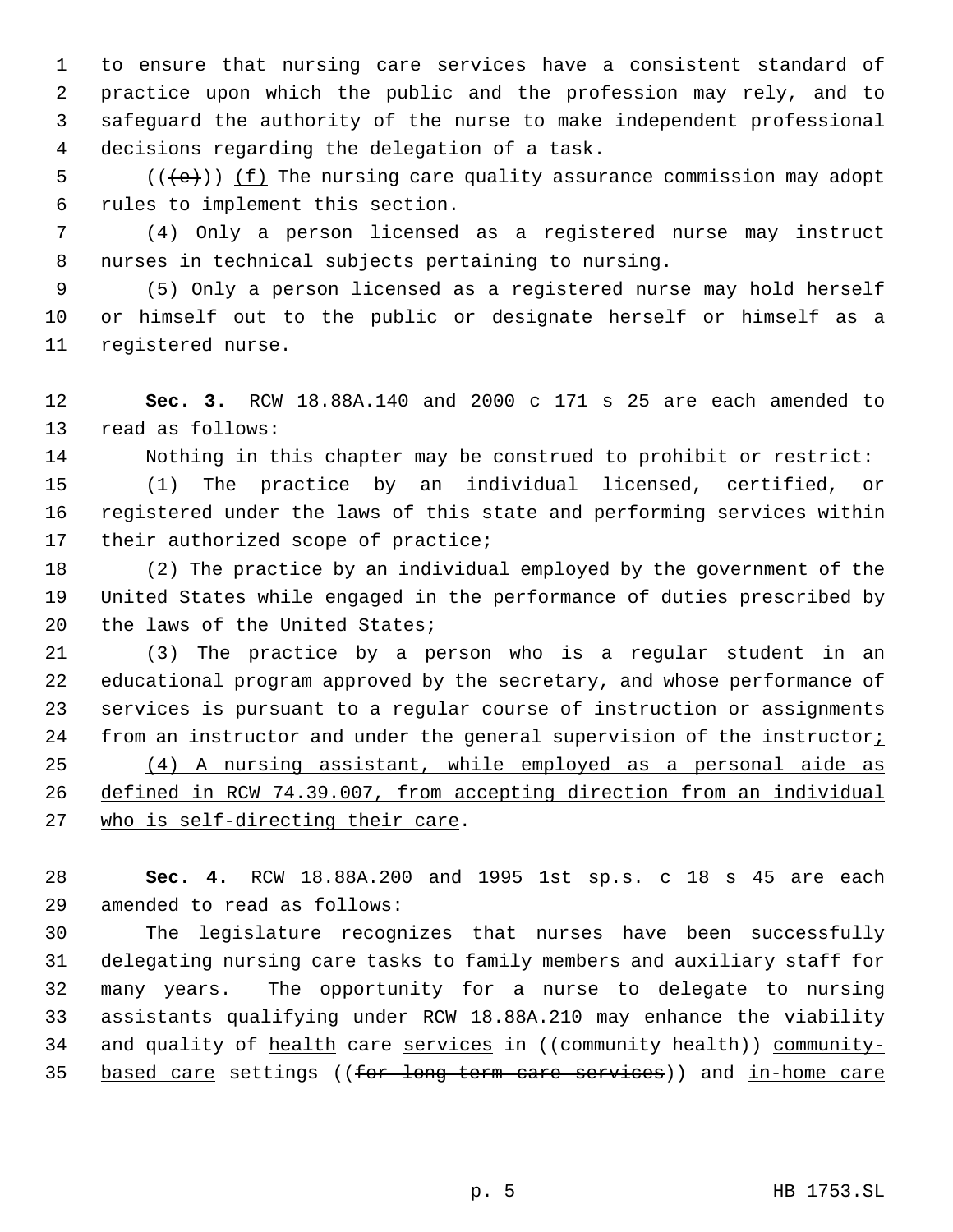1 settings to allow ((citizens)) individuals to live as independently as possible with maximum safeguards.

 **Sec. 5.** RCW 18.88A.210 and 2000 c 95 s 1 are each amended to read as follows:

 (1) A nursing assistant meeting the requirements of this section 6 who provides care to individuals in community-based care settings or in-home care settings, as defined in RCW 18.79.260(3), may accept delegation of nursing care tasks by a registered nurse as provided in RCW 18.79.260(3).

 (2) For the purposes of this section, "nursing assistant" means a nursing assistant-registered or a nursing assistant-certified. Nothing in this section may be construed to affect the authority of nurses to delegate nursing tasks to other persons, including licensed practical nurses, as authorized by law.

 (3) Before commencing any specific nursing care tasks authorized under this chapter, the nursing assistant must (a) provide to the delegating nurse a certificate of completion issued by the department of social and health services indicating the completion of basic core nurse delegation training, (b) be regulated by the department of health pursuant to this chapter, subject to the uniform disciplinary act under chapter 18.130 RCW, and (c) meet any additional training requirements identified by the nursing care quality assurance commission. Exceptions to these training requirements must adhere to RCW 24 18.79.260(3)( $(\overrightarrow{d})(\overrightarrow{iii})$ ) (e)(v).

 **Sec. 6.** RCW 18.88A.230 and 2000 c 95 s 2 are each amended to read as follows:

 (1) The nursing assistant shall be accountable for their own individual actions in the delegation process. Nursing assistants following written delegation instructions from registered nurses performed in the course of their accurately written, delegated duties shall be immune from liability.

 (2) Nursing assistants shall not be subject to any employer reprisal or disciplinary action by the secretary for refusing to accept delegation of a nursing task based on patient safety issues. No 35 community-based care setting as defined in RCW  $18.79.260(3)((\{d\}))$  (e), or in-home services agency as defined in RCW 70.127.010, may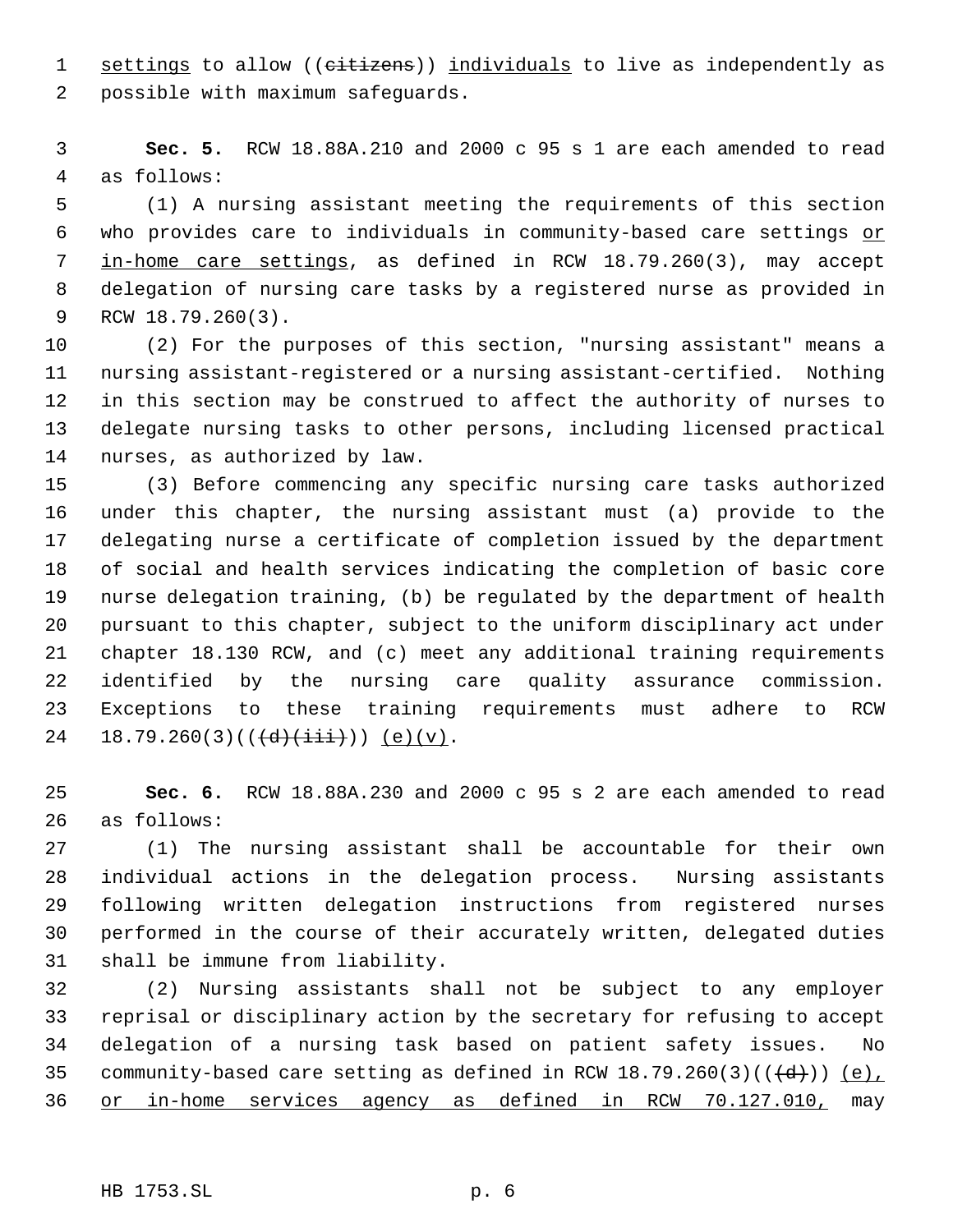discriminate or retaliate in any manner against a person because the person made a complaint or cooperated in the investigation of a complaint.

 **Sec. 7.** RCW 70.127.010 and 2000 c 175 s 1 are each amended to read as follows:

 Unless the context clearly requires otherwise, the definitions in this section apply throughout this chapter.

 (1) "Administrator" means an individual responsible for managing the operation of an agency.

(2) "Department" means the department of health.

 (3) "Director of clinical services" means an individual responsible for nursing, therapy, nutritional, social, and related services that 13 support the plan of care provided by in-home health and hospice agencies.

 (4) "Family" means individuals who are important to, and designated by, the patient or client and who need not be relatives.

 (5) "Home care agency" means a person administering or providing home care services directly or through a contract arrangement to 19 individuals in places of temporary or permanent residence. A home care agency that provides delegated tasks of nursing under RCW 18.79.260(3)(e) is not considered a home health agency for the purposes of this chapter.

 (6) "Home care services" means nonmedical services and assistance 24 provided to ill, disabled, ((infirm,)) or vulnerable individuals that enable them to remain in their residences. Home care services include, but are not limited to: Personal care such as assistance with dressing, feeding, and personal hygiene to facilitate self-care; homemaker assistance with household tasks, such as housekeeping, shopping, meal planning and preparation, and transportation; respite care assistance and support provided to the family; or other nonmedical services or delegated tasks of nursing under RCW 18.79.260(3)(e).

 (7) "Home health agency" means a person administering or providing two or more home health services directly or through a contract arrangement to individuals in places of temporary or permanent residence. A person administering or providing nursing services only may elect to be designated a home health agency for purposes of licensure.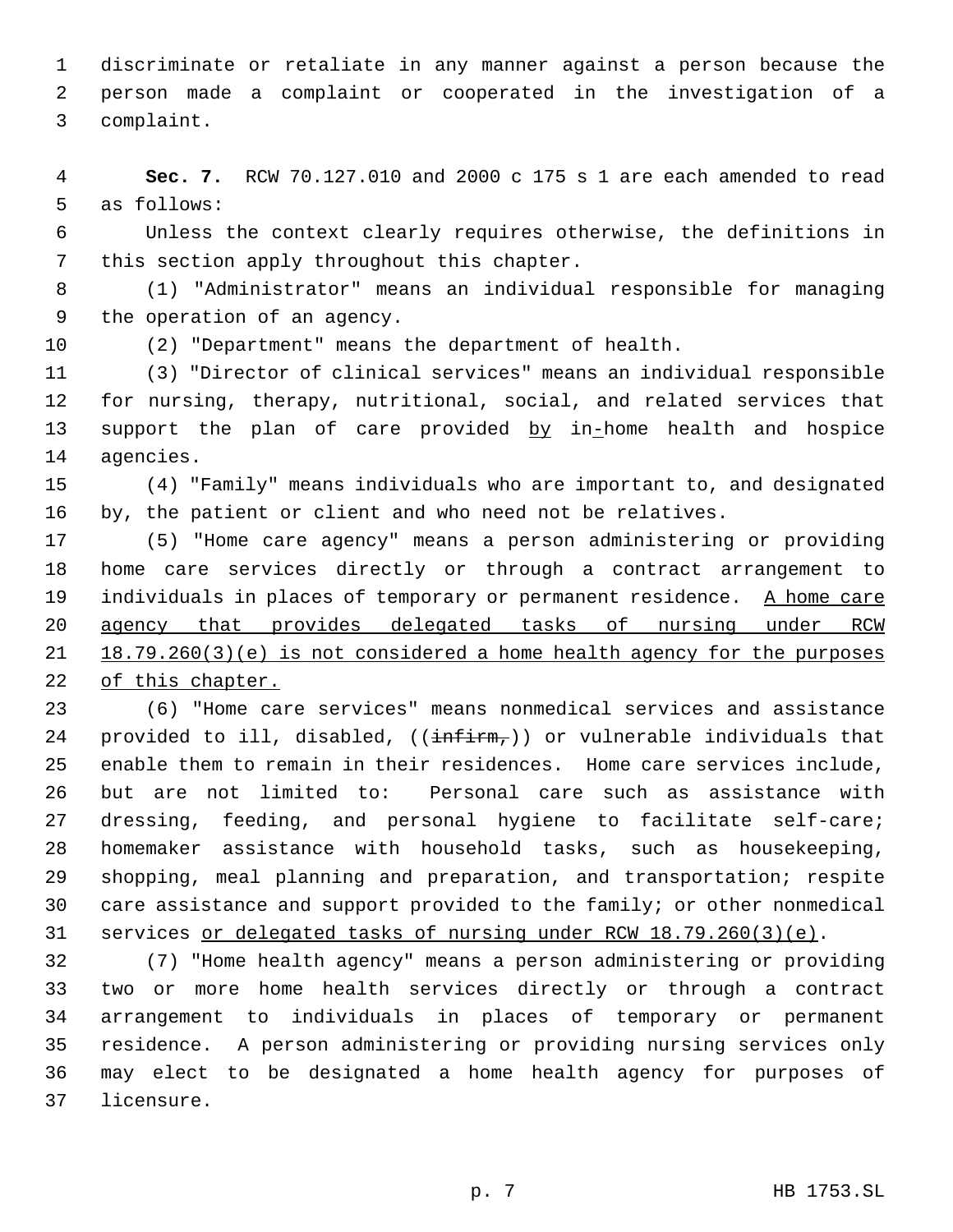(8) "Home health services" means services provided to ill, 2 disabled, (( $\frac{infirm}{i}$ )) or vulnerable individuals. These services include but are not limited to nursing services, home health aide services, physical therapy services, occupational therapy services, speech therapy services, respiratory therapy services, nutritional services, medical social services, and home medical supplies or equipment services.

 (9) "Home health aide services" means services provided by a home health agency or a hospice agency under the supervision of a registered nurse, physical therapist, occupational therapist, or speech therapist who is employed by or under contract to a home health or hospice agency. Such care includes ambulation and exercise, assistance with self-administered medications, reporting changes in patients' conditions and needs, completing appropriate records, and personal care or homemaker services.

 (10) "Home medical supplies" or "equipment services" means diagnostic, treatment, and monitoring equipment and supplies provided for the direct care of individuals within a plan of care.

 (11) "Hospice agency" means a person administering or providing hospice services directly or through a contract arrangement to individuals in places of temporary or permanent residence under the direction of an interdisciplinary team composed of at least a nurse, social worker, physician, spiritual counselor, and a volunteer.

 (12) "Hospice care center" means a homelike, noninstitutional facility where hospice services are provided, and that meets the requirements for operation under RCW 70.127.280.

 (13) "Hospice services" means symptom and pain management provided to a terminally ill individual, and emotional, spiritual, and bereavement support for the individual and family in a place of temporary or permanent residence, and may include the provision of home health and home care services for the terminally ill individual.

 (14) "In-home services agency" means a person licensed to administer or provide home health, home care, hospice services, or hospice care center services directly or through a contract arrangement to individuals in a place of temporary or permanent residence.

 (15) "Person" means any individual, business, firm, partnership, corporation, company, association, joint stock association, public or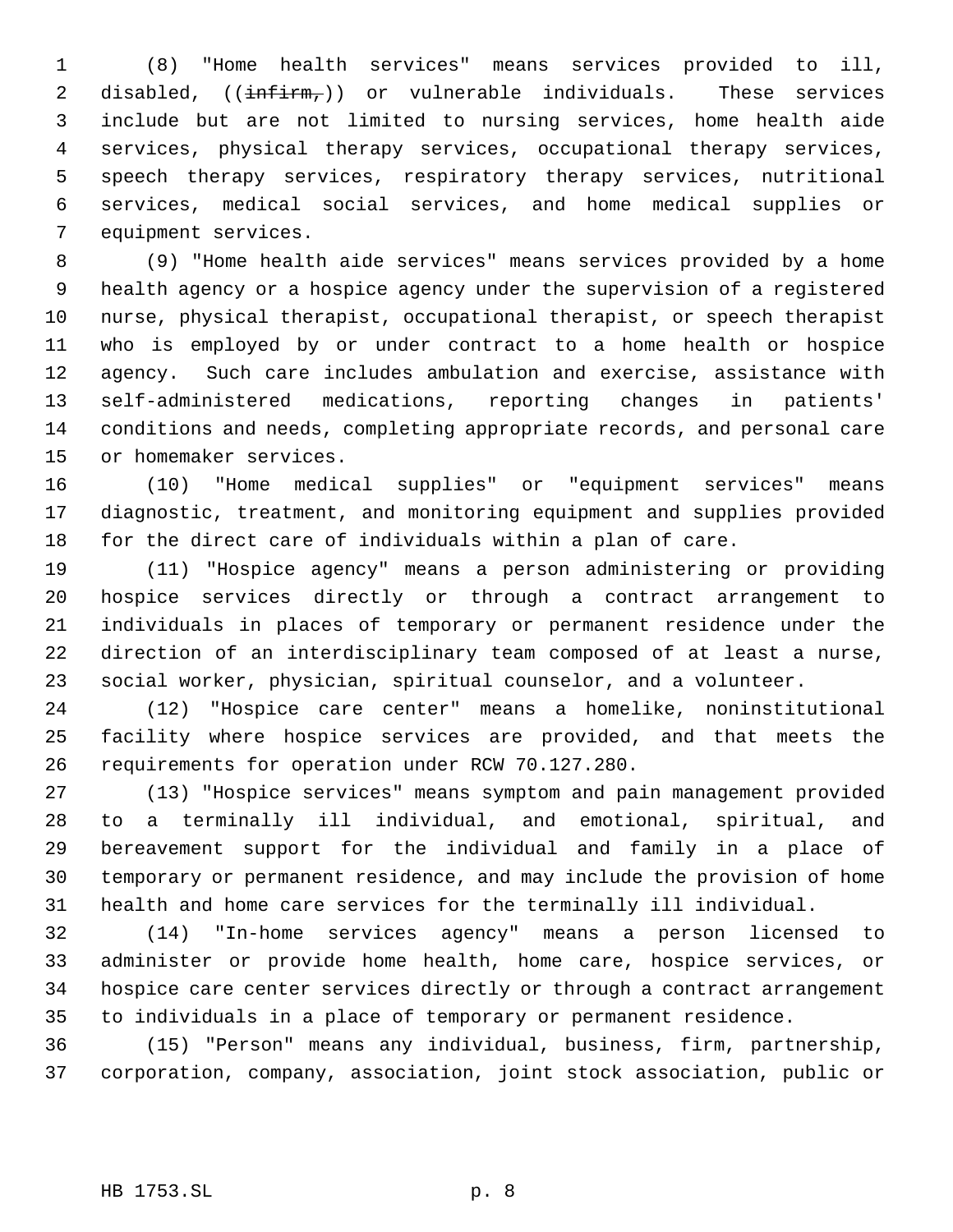private agency or organization, or the legal successor thereof that employs or contracts with two or more individuals.

 (16) "Plan of care" means a written document based on assessment of individual needs that identifies services to meet these needs.

 (17) "Quality improvement" means reviewing and evaluating appropriateness and effectiveness of services provided under this chapter.

 (18) "Service area" means the geographic area in which the department has given prior approval to a licensee to provide home health, hospice, or home care services.

 (19) "Survey" means an inspection conducted by the department to evaluate and monitor an agency's compliance with this chapter.

 **Sec. 8.** RCW 70.127.040 and 2000 c 175 s 4 are each amended to read as follows:

 The following are not subject to regulation for the purposes of this chapter:

 (1) A family member providing home health, hospice, or home care services;

 (2) A person who provides only meal services in an individual's 20 permanent or temporary residence;

 (3) An individual providing home care through a direct agreement with a recipient of care in an individual's permanent or temporary residence;

 (4) A person furnishing or delivering home medical supplies or equipment that does not involve the provision of services beyond those necessary to deliver, set up, and monitor the proper functioning of the equipment and educate the user on its proper use;

 (5) A person who provides services through a contract with a licensed agency;

 (6) An employee or volunteer of a licensed agency who provides services only as an employee or volunteer;

 (7) Facilities and institutions, including but not limited to nursing homes under chapter 18.51 RCW, hospitals under chapter 70.41 RCW, adult family homes under chapter 70.128 RCW, boarding homes under chapter 18.20 RCW, developmental disability residential programs under 36 chapter ((71.12)) 71A.12 RCW, other entities licensed under chapter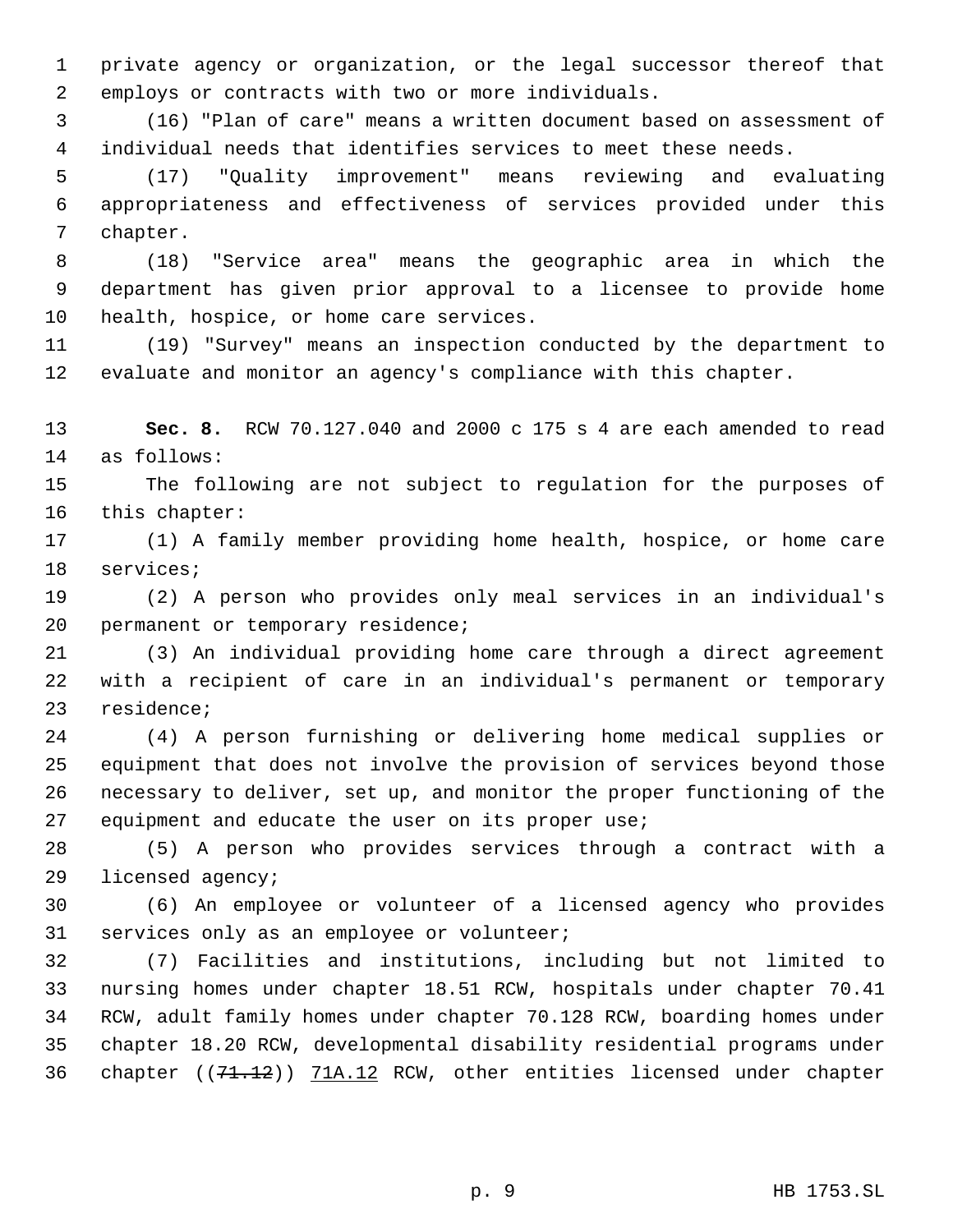71.12 RCW, or other licensed facilities and institutions, only when providing services to persons residing within the facility or institution;

 (8) Local and combined city-county health departments providing services under chapters 70.05 and 70.08 RCW;

6 (9) An individual providing care to ill, disabled,  $((\text{infirm}_t))$  or vulnerable individuals through a contract with the department of social 8 and health services;

 (10) Nursing homes, hospitals, or other institutions, agencies, organizations, or persons that contract with licensed home health, 11 hospice, or home care agencies for the delivery of services;

12 (11) In-home assessments of an ill, disabled, or vulnerable(( $\frac{1}{100}$ 13 infirm)) individual that does not result in regular ongoing care at home;

 (12) Services conducted by and for the adherents of a church or religious denomination that rely upon spiritual means alone through prayer for healing in accordance with the tenets and practices of such church or religious denomination and the bona fide religious beliefs 19 genuinely held by such adherents;

 (13) A medicare-approved dialysis center operating a medicare-approved home dialysis program;

 (14) A person providing case management services. For the purposes of this subsection, "case management" means the assessment, coordination, authorization, planning, training, and monitoring of home health, hospice, and home care, and does not include the direct provision of care to an individual;

 (15) Pharmacies licensed under RCW 18.64.043 that deliver prescription drugs and durable medical equipment that does not involve the use of professional services beyond those authorized to be performed by licensed pharmacists pursuant to chapter 18.64 RCW and those necessary to set up and monitor the proper functioning of the equipment and educate the person on its proper use;

 (16) A volunteer hospice complying with the requirements of RCW 70.127.050; and

(17) A person who provides home care services without compensation.

 **Sec. 9.** RCW 70.127.120 and 2000 c 175 s 10 are each amended to read as follows: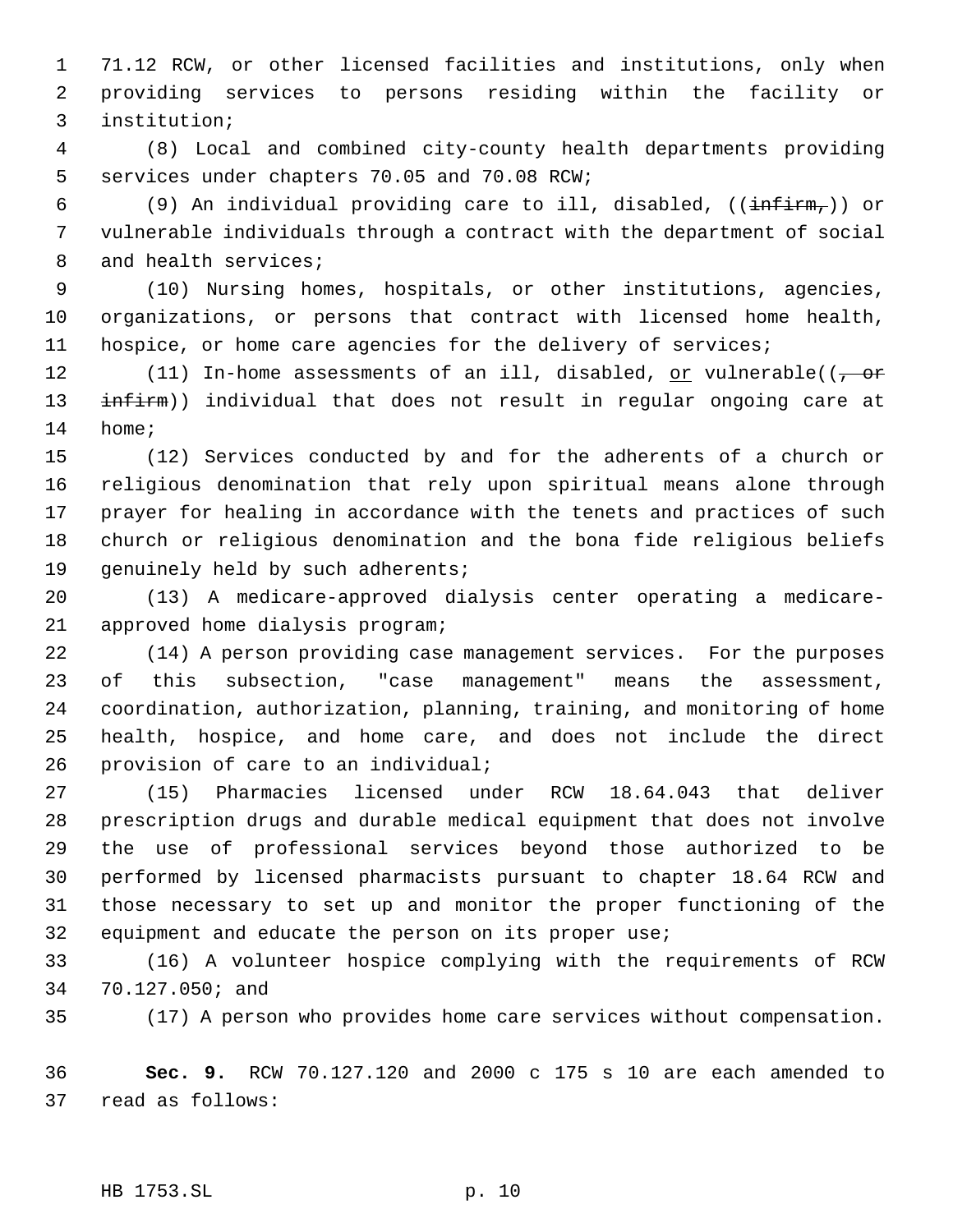The department shall adopt rules consistent with RCW 70.127.005 necessary to implement this chapter under chapter 34.05 RCW. In order to ensure safe and adequate care, the rules shall address at a minimum the following:

 (1) Maintenance and preservation of all records relating directly to the care and treatment of individuals by licensees;

 (2) Establishment and implementation of a procedure for the receipt, investigation, and disposition of complaints regarding services provided;

 (3) Establishment and implementation of a plan for ongoing care of individuals and preservation of records if the licensee ceases operations;

(4) Supervision of services;

 (5) Establishment and implementation of written policies regarding response to referrals and access to services;

 (6) Establishment and implementation of written personnel policies, procedures and personnel records for paid staff that provide for prehire screening, minimum qualifications, regular performance evaluations, including observation in the home, participation in orientation and in-service training, and involvement in quality improvement activities. The department may not establish experience or other qualifications for agency personnel or contractors beyond that required by state law;

 (7) Establishment and implementation of written policies and procedures for volunteers who have direct patient/client contact and that provide for background and health screening, orientation, and supervision;

 (8) Establishment and implementation of written policies for obtaining regular reports on patient satisfaction;

 (9) Establishment and implementation of a quality improvement 31 process; ((and))

 (10) Establishment and implementation of policies related to the delivery of care including:

(a) Plan of care for each individual served;

(b) Periodic review of the plan of care;

(c) Supervision of care and clinical consultation as necessary;

(d) Care consistent with the plan;

(e) Admission, transfer, and discharge from care; and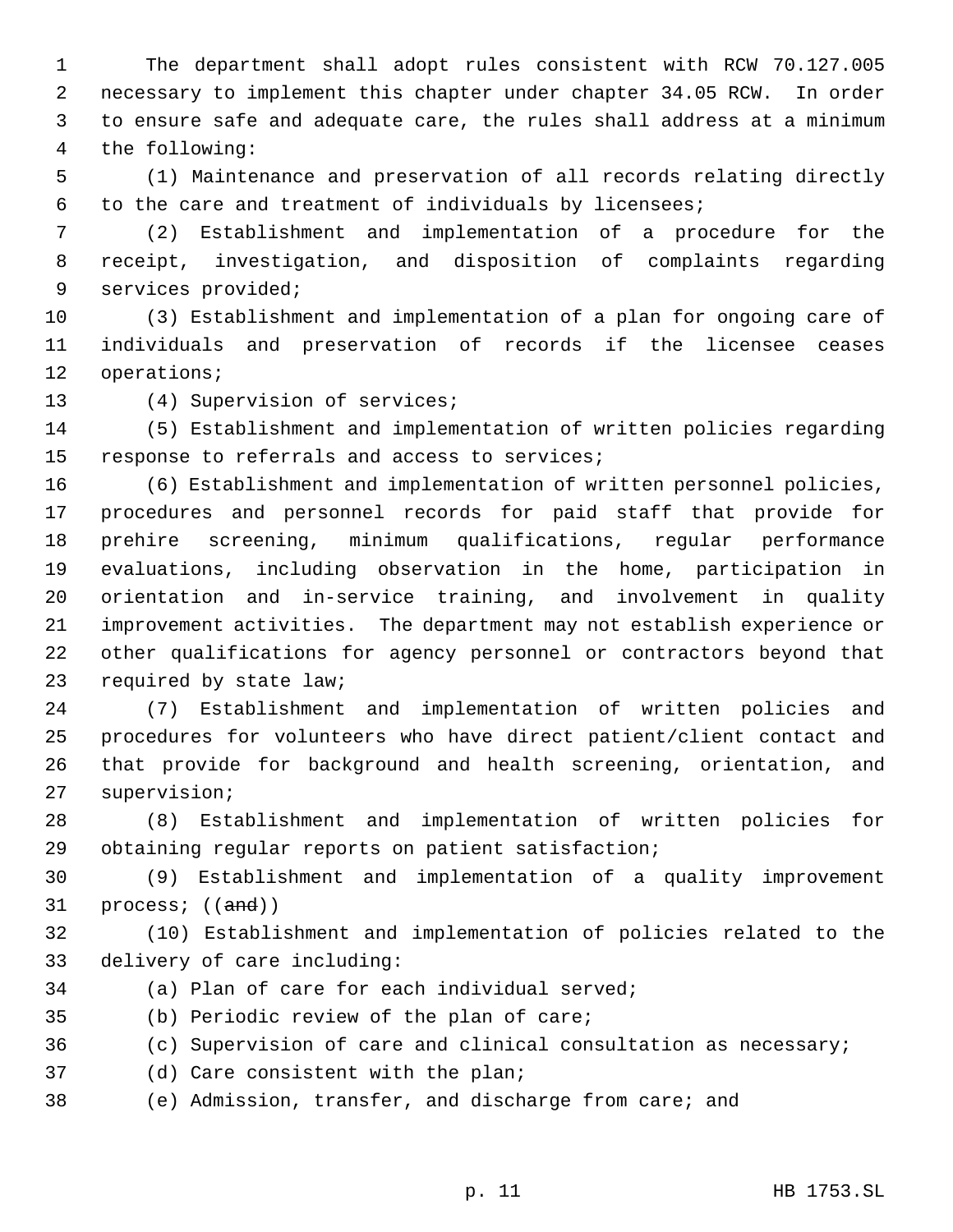(f) For hospice services:

 (i) Availability of twenty-four hour seven days a week hospice registered nurse consultation and in-home services as appropriate;

 (ii) Interdisciplinary team communication as appropriate and necessary; and

 (iii) The use and availability of volunteers to provide family 7 support and respite care; and

 (11) Establishment and implementation of policies related to agency 9 implementation and oversight of nurse delegation as defined in RCW 18.79.260(3)(e).

 **Sec. 10.** RCW 70.127.170 and 2000 c 175 s 14 are each amended to read as follows:

 Pursuant to chapter 34.05 RCW and RCW 70.127.180(3), the department may deny, restrict, condition, modify, suspend, or revoke a license under this chapter or, in lieu thereof or in addition thereto, assess monetary penalties of a civil nature not to exceed one thousand dollars per violation, or require a refund of any amounts billed to, and collected from, the consumer or third-party payor in any case in which it finds that the licensee, or any applicant, officer, director, partner, managing employee, or owner of ten percent or more of the applicant's or licensee's assets:

 (1) Failed or refused to comply with the requirements of this 23 chapter or the standards or rules adopted under this chapter;

 (2) Was the holder of a license issued pursuant to this chapter that was revoked for cause and never reissued by the department, or that was suspended for cause and the terms of the suspension have not been fulfilled and the licensee has continued to operate;

 (3) Has knowingly or with reason to know made a misrepresentation of, false statement of, or failed to disclose, a material fact to the department in an application for the license or any data attached thereto or in any record required by this chapter or matter under investigation by the department, or during a survey, or concerning 33 information requested by the department;

 (4) Refused to allow representatives of the department to inspect any book, record, or file required by this chapter to be maintained or any portion of the licensee's premises;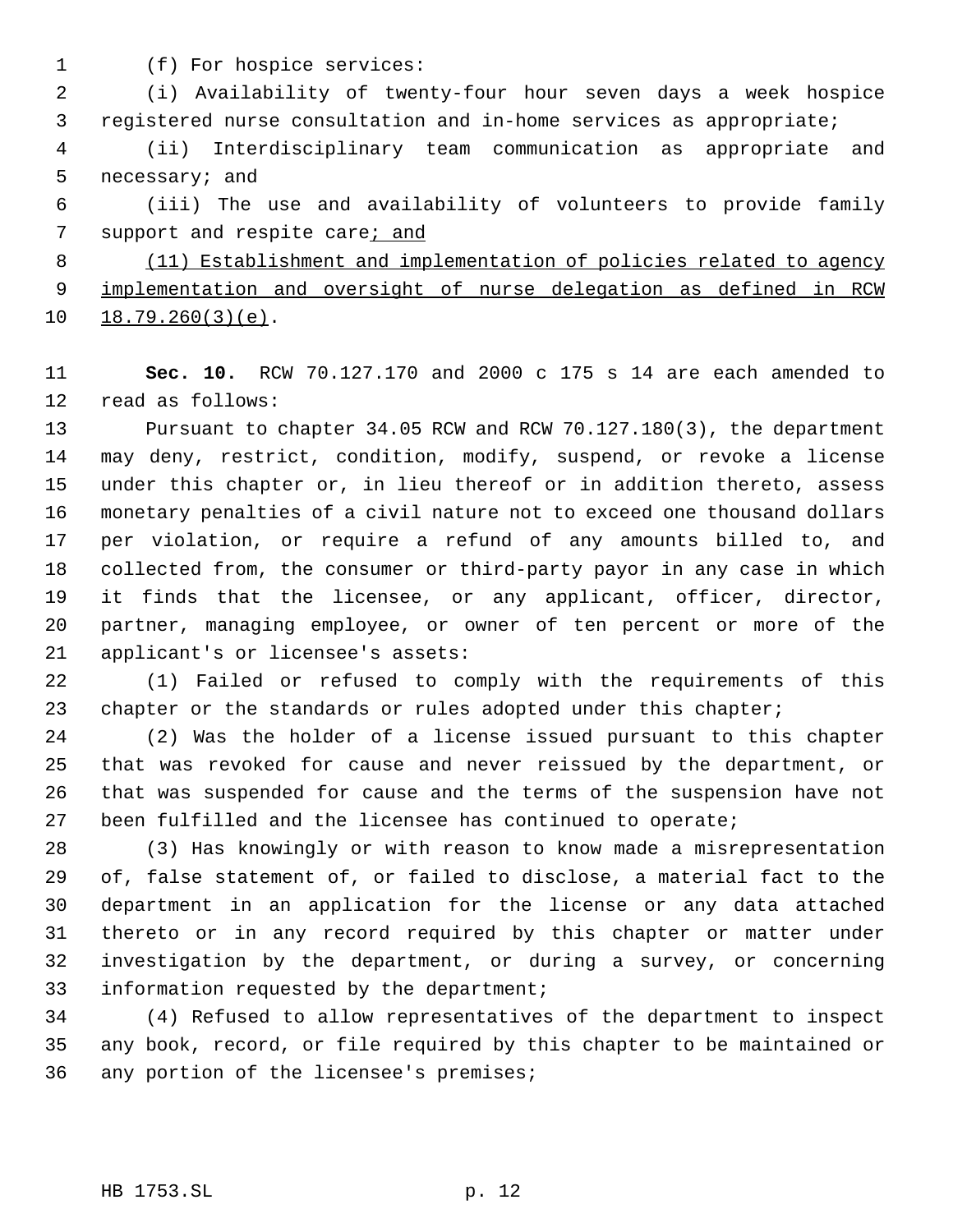(5) Willfully prevented, interfered with, or attempted to impede in any way the work of any representative of the department and the lawful enforcement of any provision of this chapter. This includes but is not limited to: Willful misrepresentation of facts during a survey, investigation, or administrative proceeding or any other legal action; or use of threats or harassment against any patient, client, or witness, or use of financial inducements to any patient, client, or witness to prevent or attempt to prevent him or her from providing evidence during a survey or investigation, in an administrative 10 proceeding, or any other legal action involving the department;

 (6) Willfully prevented or interfered with any representative of the department in the preservation of evidence of any violation of this 13 chapter or the rules adopted under this chapter;

 (7) Failed to pay any civil monetary penalty assessed by the department pursuant to this chapter within ten days after the assessment becomes final;

(8) Used advertising that is false, fraudulent, or misleading;

 (9) Has repeated incidents of personnel performing services beyond their authorized scope of practice;

 (10) Misrepresented or was fraudulent in any aspect of the conduct 21 of the licensee's business;

 (11) Within the last five years, has been found in a civil or criminal proceeding to have committed any act that reasonably relates to the person's fitness to establish, maintain, or administer an agency 25 or to provide care in the home of another;

 (12) Was the holder of a license to provide care or treatment to 27 ill, disabled,  $((\text{infirm}_r))$  or vulnerable individuals that was denied, restricted, not renewed, surrendered, suspended, or revoked by a competent authority in any state, federal, or foreign jurisdiction. A certified copy of the order, stipulation, or agreement is conclusive evidence of the denial, restriction, nonrenewal, surrender, suspension, or revocation;

 (13) Violated any state or federal statute, or administrative rule regulating the operation of the agency;

 (14) Failed to comply with an order issued by the secretary or designee;

 (15) Aided or abetted the unlicensed operation of an in-home services agency;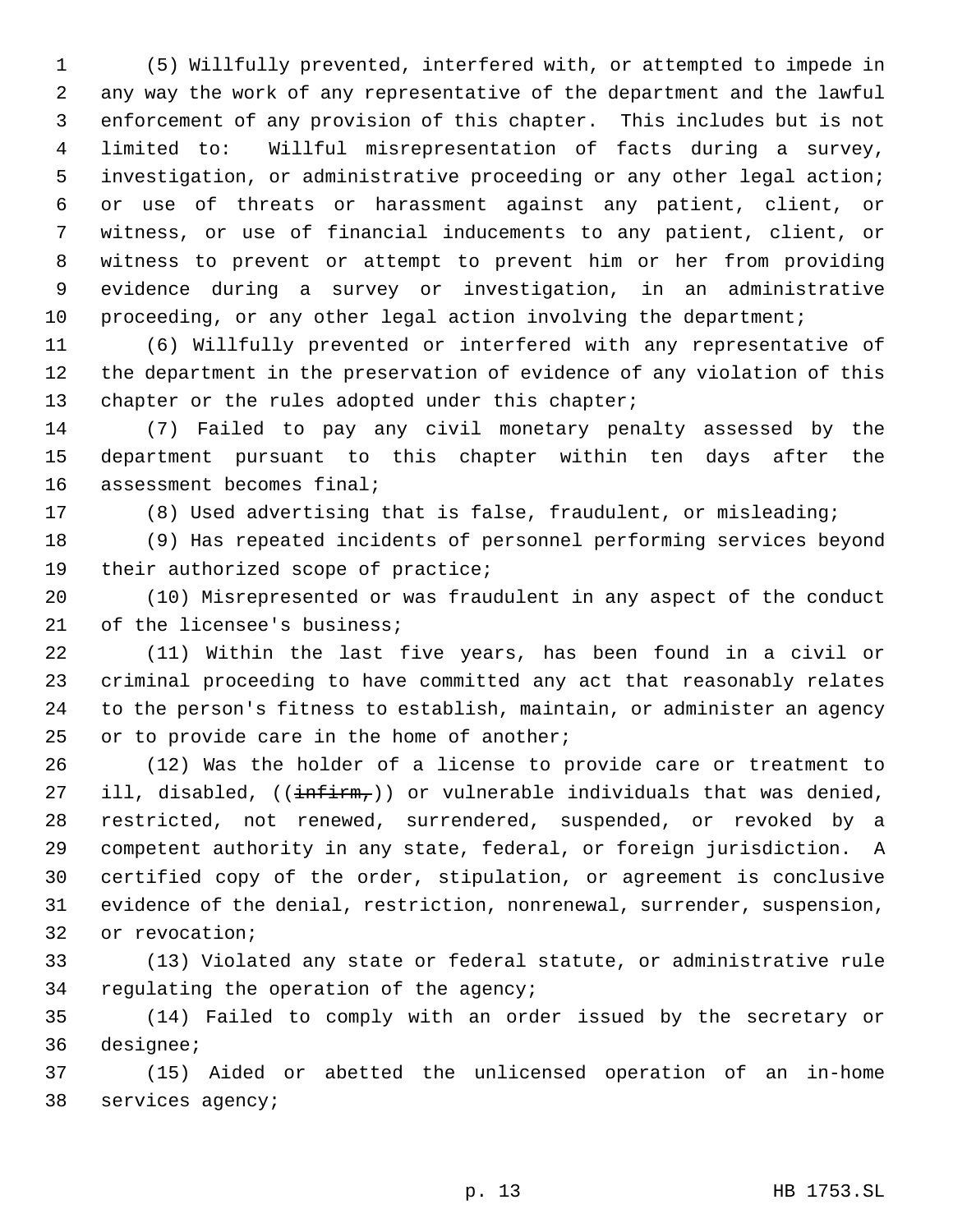(16) Operated beyond the scope of the in-home services agency license;

 (17) Failed to adequately supervise staff to the extent that the health or safety of a patient or client was at risk;

 (18) Compromised the health or safety of a patient or client, including, but not limited to, the individual performing services beyond their authorized scope of practice;

 (19) Continued to operate after license revocation, suspension, or expiration, or operating outside the parameters of a modified, conditioned, or restricted license;

(20) Failed or refused to comply with chapter 70.02 RCW;

 (21) Abused, neglected, abandoned, or financially exploited a patient or client as these terms are defined in RCW 74.34.020;

(22) Misappropriated the property of an individual;

 (23) Is unqualified or unable to operate or direct the operation of the agency according to this chapter and the rules adopted under this chapter;

 (24) Obtained or attempted to obtain a license by fraudulent means or misrepresentation; or

 (25) Failed to report abuse or neglect of a patient or client in violation of chapter 74.34 RCW.

 **Sec. 11.** RCW 69.41.010 and 2000 c 8 s 2 are each amended to read as follows:

 As used in this chapter, the following terms have the meanings indicated unless the context clearly requires otherwise:

 (1) "Administer" means the direct application of a legend drug whether by injection, inhalation, ingestion, or any other means, to the body of a patient or research subject by:

(a) A practitioner; or

 (b) The patient or research subject at the direction of the practitioner.

 (2) "Community-based care settings" include: Community residential programs for the developmentally disabled, certified by the department 34 of social and health services under chapter 71A.12 RCW; adult family homes licensed under chapter 70.128 RCW; and boarding homes licensed under chapter 18.20 RCW. Community-based care settings do not include acute care or skilled nursing facilities.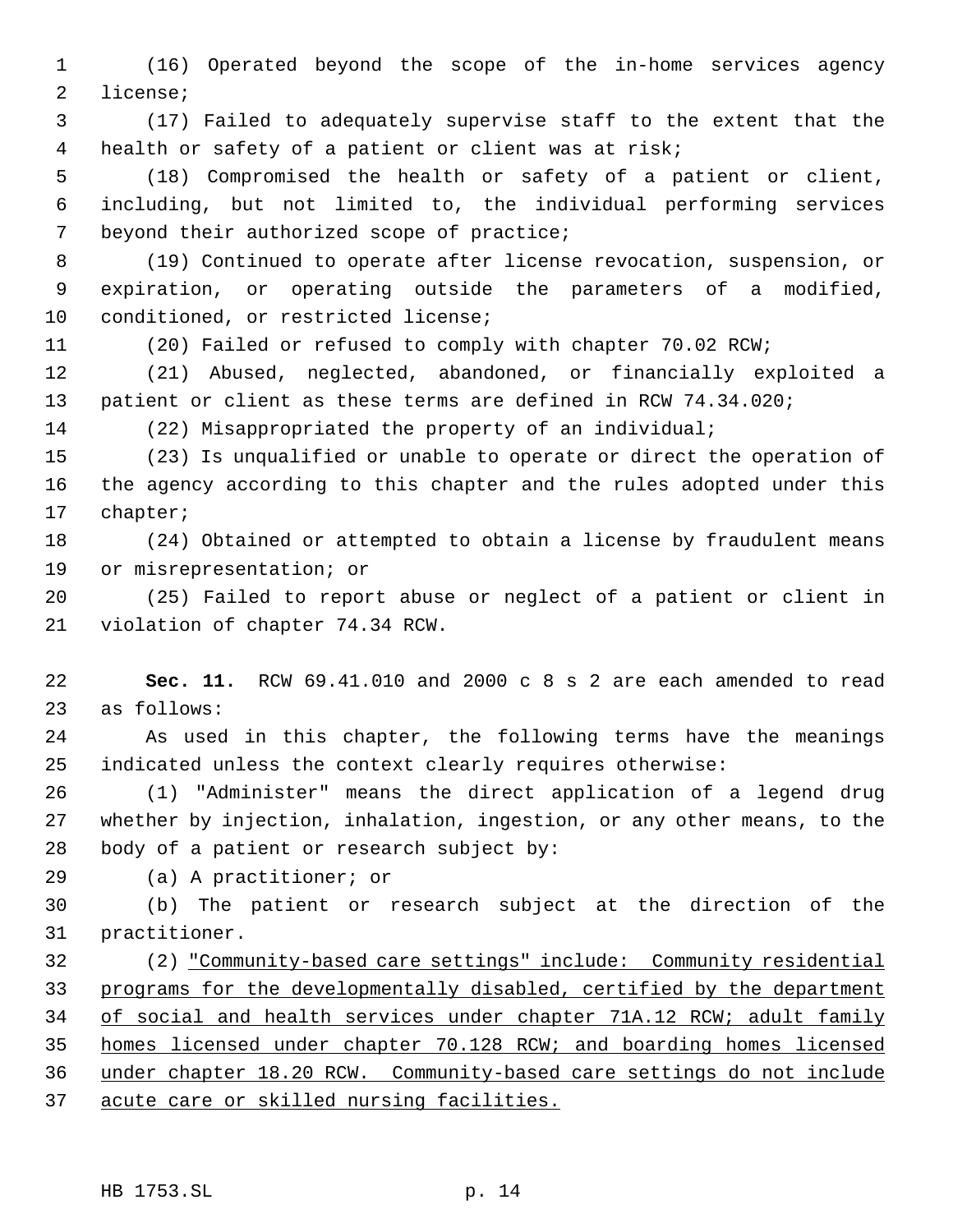(3) "Deliver" or "delivery" means the actual, constructive, or attempted transfer from one person to another of a legend drug, whether or not there is an agency relationship.

(( $(3)$ )) ( $4$ ) "Department" means the department of health.

 $((4+))$  (5) "Dispense" means the interpretation of a prescription or order for a legend drug and, pursuant to that prescription or order, the proper selection, measuring, compounding, labeling, or packaging necessary to prepare that prescription or order for delivery.

 $((+5))$   $(6)$  "Dispenser" means a practitioner who dispenses.

10  $((+6))$   $(7)$  "Distribute" means to deliver other than by administering or dispensing a legend drug.

12  $((\langle 7 \rangle)(8)$  "Distributor" means a person who distributes.

13  $((+8))$   $(9)$  "Drug" means:

 (a) Substances recognized as drugs in the official United States pharmacopoeia, official homeopathic pharmacopoeia of the United States, or official national formulary, or any supplement to any of them;

 (b) Substances intended for use in the diagnosis, cure, mitigation, treatment, or prevention of disease in man or animals;

 (c) Substances (other than food, minerals or vitamins) intended to 20 affect the structure or any function of the body of man or animals; and

 (d) Substances intended for use as a component of any article 22 specified in  $((**clause**))$  (a), (b), or (c) of this subsection. It does not include devices or their components, parts, or accessories.

 $((+9))$   $(10)$  "Electronic communication of prescription information" means the communication of prescription information by computer, or the transmission of an exact visual image of a prescription by facsimile, or other electronic means for original prescription information or prescription refill information for a legend drug between an authorized practitioner and a pharmacy or the transfer of prescription information for a legend drug from one pharmacy to another pharmacy.

 ( $(\overline{+10})$ ) (11) "In-home care settings" include an individual's place of temporary and permanent residence, but does not include acute care or skilled nursing facilities, and does not include community-based 34 care settings.

 (12) "Legend drugs" means any drugs which are required by state law or regulation of the state board of pharmacy to be dispensed on prescription only or are restricted to use by practitioners only.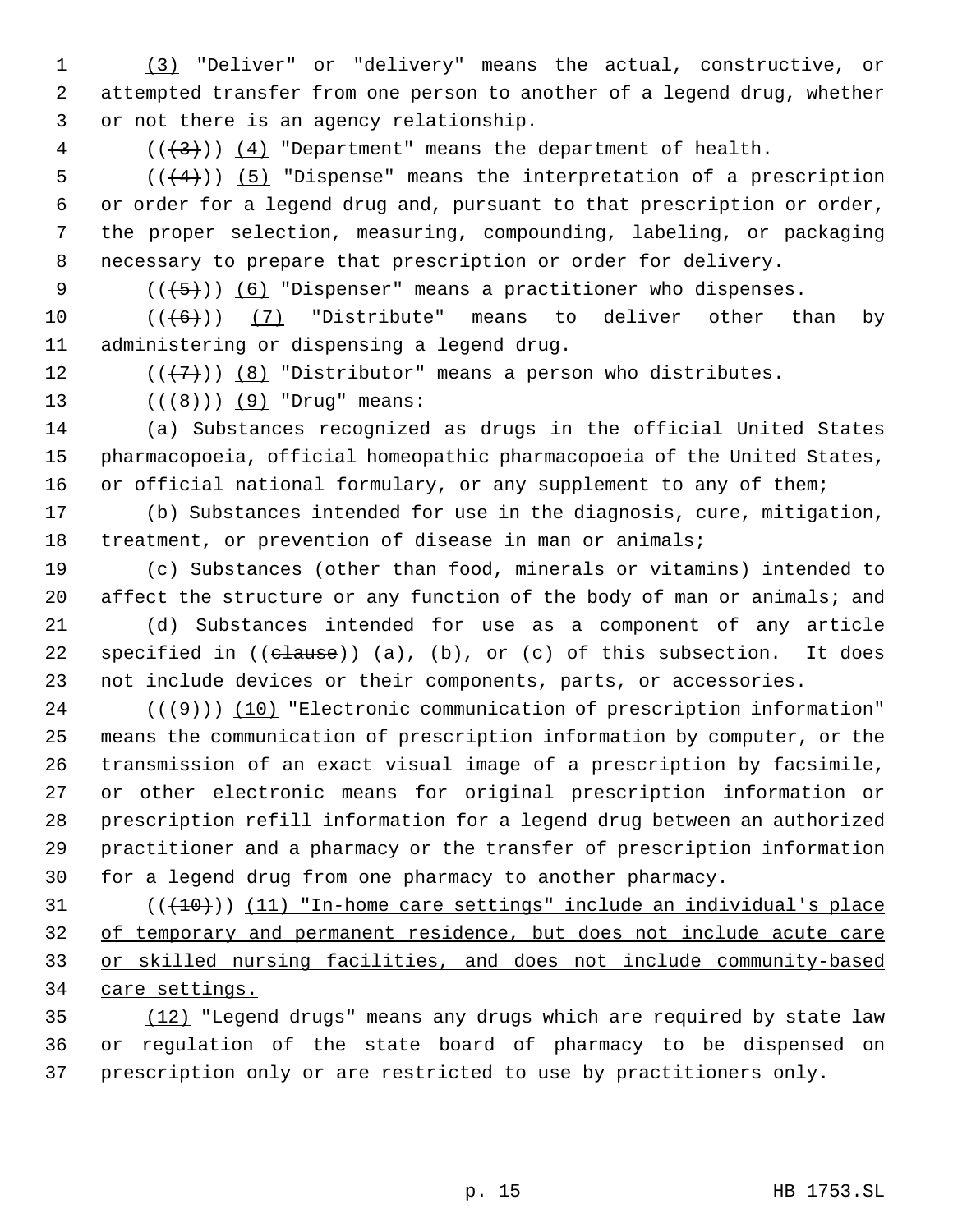1 (( $(11)$ )) (13) "Legible prescription" means a prescription or medication order issued by a practitioner that is capable of being read and understood by the pharmacist filling the prescription or the nurse or other practitioner implementing the medication order.

 $((+12))$   $(14)$  "Medication assistance" means assistance rendered by a nonpractitioner to an individual residing in a community-based care 7 setting ((specified in RCW 69.41.085)) or in-home care setting to facilitate the individual's self-administration of a legend drug or controlled substance. It includes reminding or coaching the individual, handing the medication container to the individual, opening the individual's medication container, using an enabler, or placing the medication in the individual's hand, and such other means of medication 13 assistance as defined by rule adopted by the department. ((The))  $\underline{A}$  nonpractitioner may help in the preparation of legend drugs or controlled substances for self-administration where a practitioner has 16 determined((, in consultation with the individual or the individual's 17 representative,)) and communicated orally or by written direction that 18 such medication preparation assistance is necessary and appropriate. Medication assistance shall not include assistance with intravenous 20 medications or injectable medications, except prefilled insulin syringes.

22  $((+13))$   $(15)$  "Person" means individual, corporation, government or governmental subdivision or agency, business trust, estate, trust, partnership or association, or any other legal entity.

25  $((+14))$  (16) "Practitioner" means:

 (a) A physician under chapter 18.71 RCW, an osteopathic physician or an osteopathic physician and surgeon under chapter 18.57 RCW, a dentist under chapter 18.32 RCW, a podiatric physician and surgeon under chapter 18.22 RCW, a veterinarian under chapter 18.92 RCW, a registered nurse, advanced registered nurse practitioner, or licensed practical nurse under chapter 18.79 RCW, an optometrist under chapter 18.53 RCW who is certified by the optometry board under RCW 18.53.010, an osteopathic physician assistant under chapter 18.57A RCW, a physician assistant under chapter 18.71A RCW, a naturopath licensed under chapter 18.36A RCW, or a pharmacist under chapter 18.64 RCW; (b) A pharmacy, hospital, or other institution licensed, registered, or otherwise permitted to distribute, dispense, conduct